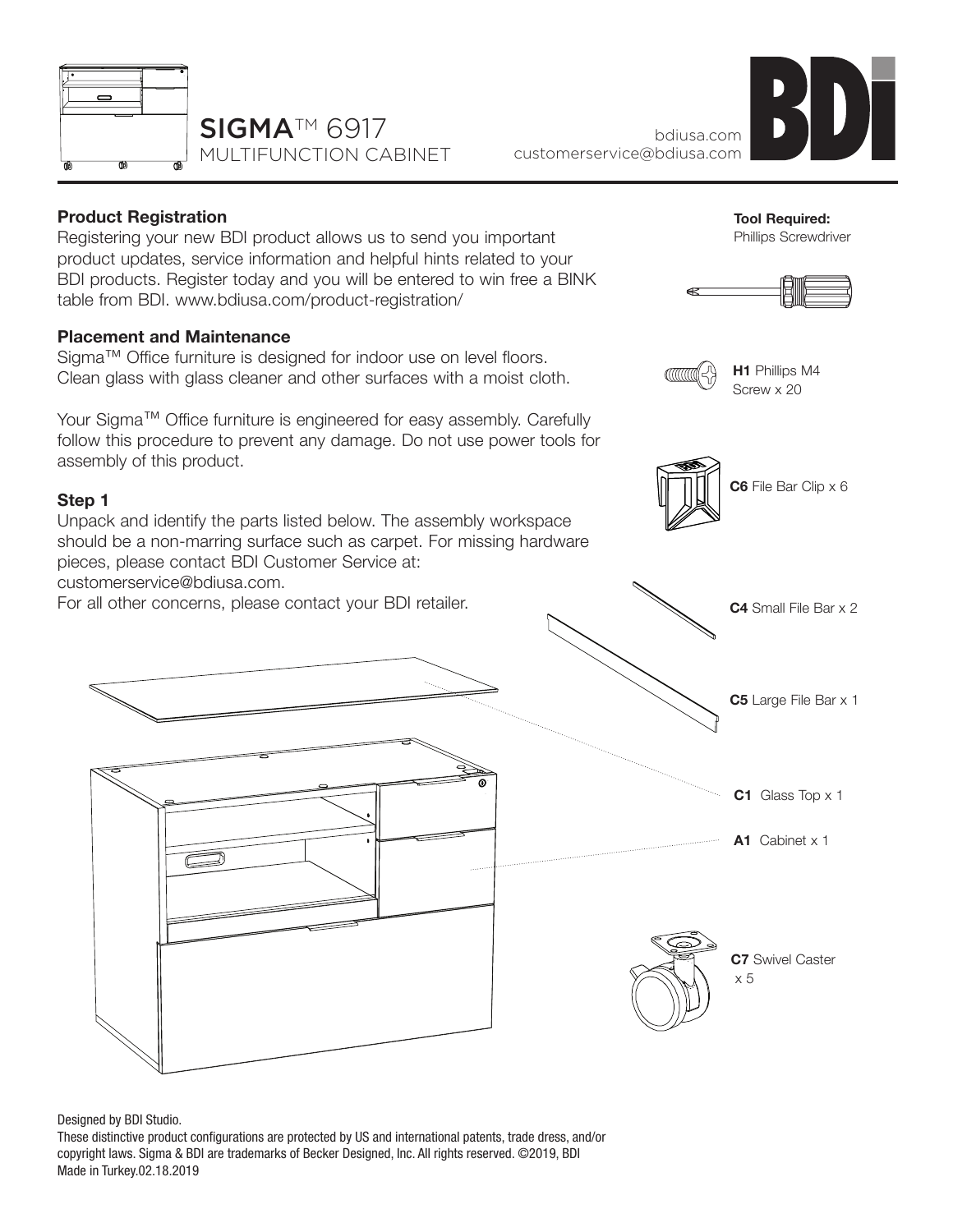**Step 2 -** Before installing the glass, lay **Cabinet** on its back. Attach **5 swivel casters C7** to the bottom of the cabinet **using screws H1** and tighten with a Phillips Screwdriver**.**



**Step 3 -** With help from another person, stand the cabinet onto its wheels. **Step 4 -** Position the glass panel on top of the cabinet and align all edges (the glass should be inset 1/16" or 1.5mm along each edge).



**BD** NULTIFUNCTION CABINET

customerservice@bdiusa.com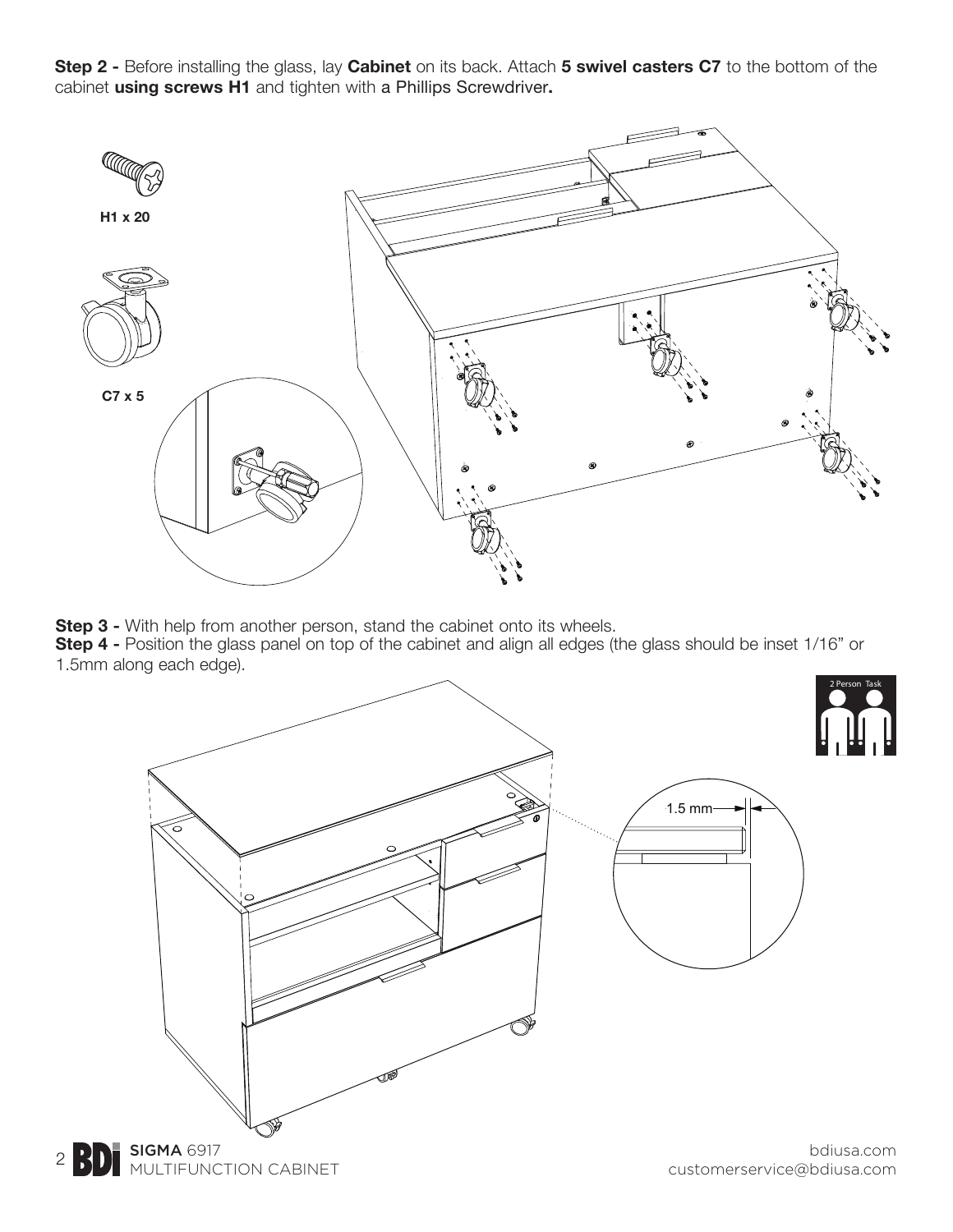#### **Step 5 - Adjustable Shelf**

Adjust the position of your shelf if needed.

**Step 6 - Casters** - The casters can be locked by pressing the lever downward and released by pressing the lever upward.



**Step 7 -** The Sigma Multi-function cabinet features a push-to-open printer shelf. Electrical cords can be routed through the grommet hole in the back panel.



bdiusa.com customerservice@bdiusa.com